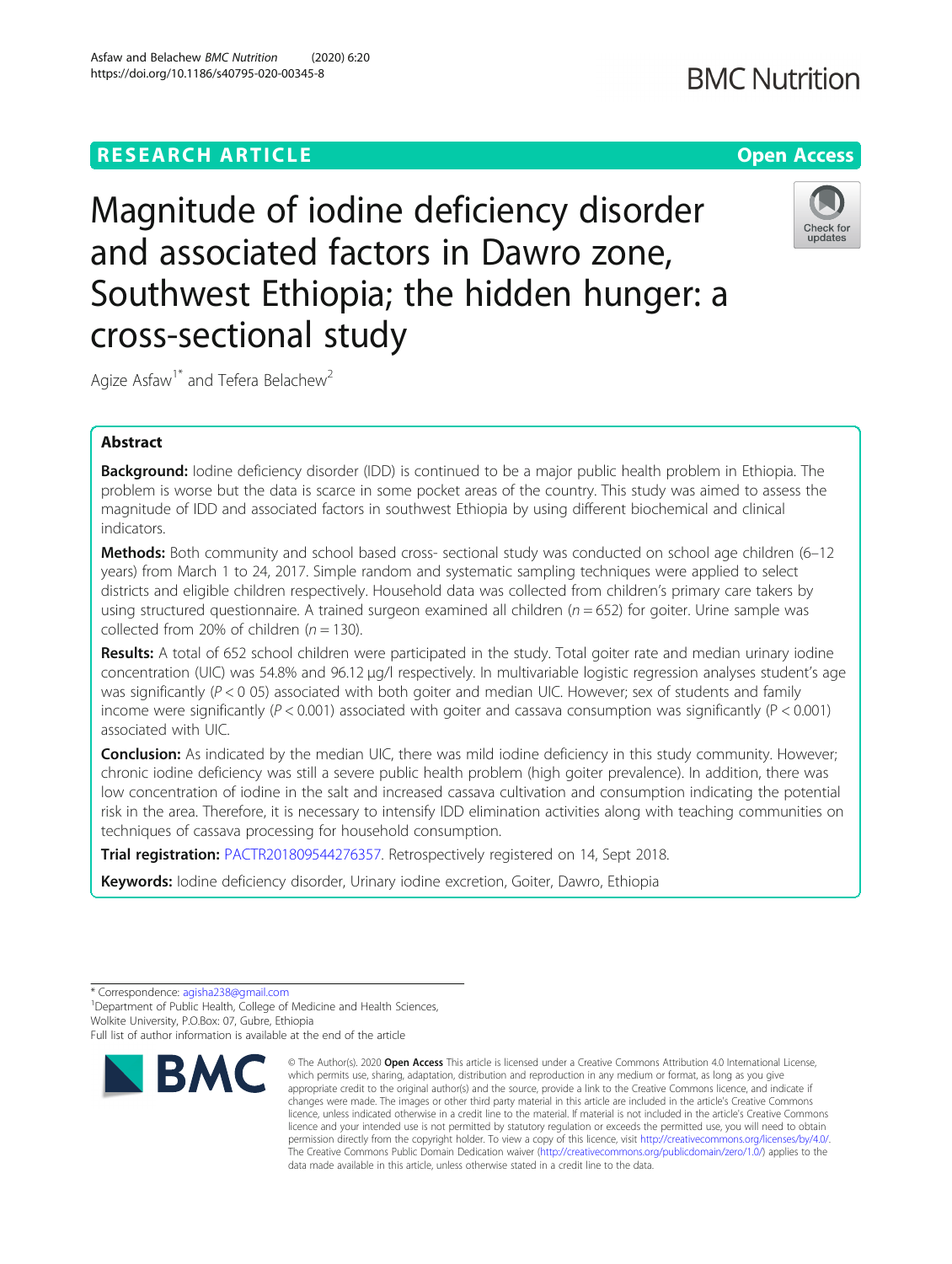# Background

Iodine is a trace element sparsely distributed over the surface of the earth. It is essential for the synthesis of the thyroid hormones, thyroxin  $(T_4)$  and triiodothyronine  $(T_3)$ , which are necessary for human growth and development. According to world health organization (WHO), United Nations children's fund (UNICEF) and iodine global network (IGN), the recommended daily intake of iodine is 120 μg/day for school children (6-12 years) and 150 μg/day for adults. This means, on average the total quantity of iodine needed for an individual over a lifetime is only about one tea spoonful [[1,](#page-8-0) [2\]](#page-8-0).

Failure to have such small but very essential element can lead to several important consequences collectively known as iodine deficiency disorders (IDD). The spectrum of IDD includes impaired mental function, delayed physical development, goiter, hypothyroidism, cretinism, reproductive failure and increased infant mortality [\[3](#page-9-0)].

Among micronutrient deficiencies, iodine deficiency (ID) deserves highest priority, because it is the world's single most significant cause of preventable brain damage and mental retardation in children [[4,](#page-9-0) [5\]](#page-9-0). Despite the availability of a safe and simple solution for its elimination, iodized salt, it continued to be one of the main public health challenges in the world. The problem is worse in developing countries especially among population living in highland areas  $[6-8]$  $[6-8]$  $[6-8]$ .

#### Factors associated with iodine deficiency

Even though, the main reason for IDD is a low dietary intake of iodine [[9\]](#page-9-0), several other factors also play significant role. Living in highland areas where the soil has low iodine content as a result of loss of iodine due to repeated leaching effects of snow, water, over-grazing by livestock, tree-cutting for firewood, and heavy rainfall, consumption of goitrogenic foods like cassava, millet, soya bean, kale, cabbage which interferes with the metabolism of iodine and other nutritional deficiencies including vitamin A, protein energy malnutrition and iron deficiency anemia, all contribute to the occurrence of IDD [\[10](#page-9-0), [11](#page-9-0)].

Generally, factors that contribute to the occurrence of IDD are complex including environmental, social, economic, educational and service related as indicated by previous studies [[12](#page-9-0)–[14](#page-9-0)].

### Global iodine nutrition status and rationale for this study

Global studies conducted to assess iodine nutrition status over the past several decades had shown improved iodine nutrition status. According to these studies, in 1993 about 113 countries were iodine deficient. In 2003, after a decade, the number of iodine deficient countries declined to 54 [\[15\]](#page-9-0). After another decade, in 2013, this number decreased to 30 and currently in 2017 only 19 countries remain iodine-deficient [[16,](#page-9-0) [17\]](#page-9-0). However; there was a sharp regional and urban/rural difference which still needs great global effort to combat IDD. There are great differences even in countries located within the same continent [\[18](#page-9-0), [19\]](#page-9-0).

Ethiopia is known for its mountainous topography and at risk of IDD. As indicated by national community based survey of 2007, the weighted total goitre prevalence was 35.8% and the median UIC level was less than 100 μg/l in all regions of the country  $[20]$  $[20]$ . Even though, IGN by its global scorecard of iodine nutrition of 2017 categorized the country as "adequate" in iodine intake at national level [[21\]](#page-9-0), several recently conducted subnational studies revealed that the country is iodine deficient [[11,](#page-9-0) [22](#page-9-0)–[26](#page-9-0)]. In addition the availability of adequately iodized salt at household level was low [\[27](#page-9-0)].

In the current study area there is no data about the iodine status of the population, but there are several indicators for the existence of risk of IDD (the mountainous nature, high rain fall for most seasons of the year and availability and consumption of goitrogenic foods). Therefore, the major objective of this study was to assess the magnitude and predictors of IDD in Dawro zone, southwest Ethiopia and provide data for evidence based public health intervention.

# Methods

### Description of the study area

This study was conducted in Dawro zone, southwest Ethiopia. The zone is one of the 14 zones found in south nation nationalities and people's region (SNNPR) with a total land area of about 4437 km<sup>2</sup>. The capital of the zone is Tarcha, which is found 500Km from Addis Ababa, the national capital in the south west direction. The total population of the zone was 702,517 in 2016 of which 50.9% are males and the remaining 49.1% are females. It has 3 different agro-ecological zones; high land with altitude over 2300masl (29%), middle land between 1500 to 2300 masl (41%) and low land below 1500 masl (30%). The annual temperature and rainfall ranges from 15.1 - 370c and 1800 – 2500 mm respectively [\[28](#page-9-0), [29](#page-9-0)].

### Study design

Both community and school based cross- sectional study design was conducted from March 1 to 24, 2017. The study focused on school age children (SAC) aged 6–12 years. According to WHO/ UNICEF/IGN, these groups are a useful target for IDD surveillance because of their combined high vulnerability, easy access, applicability to a variety of surveillance activities and relative representativeness of the study population [\[2](#page-8-0), [30](#page-9-0)].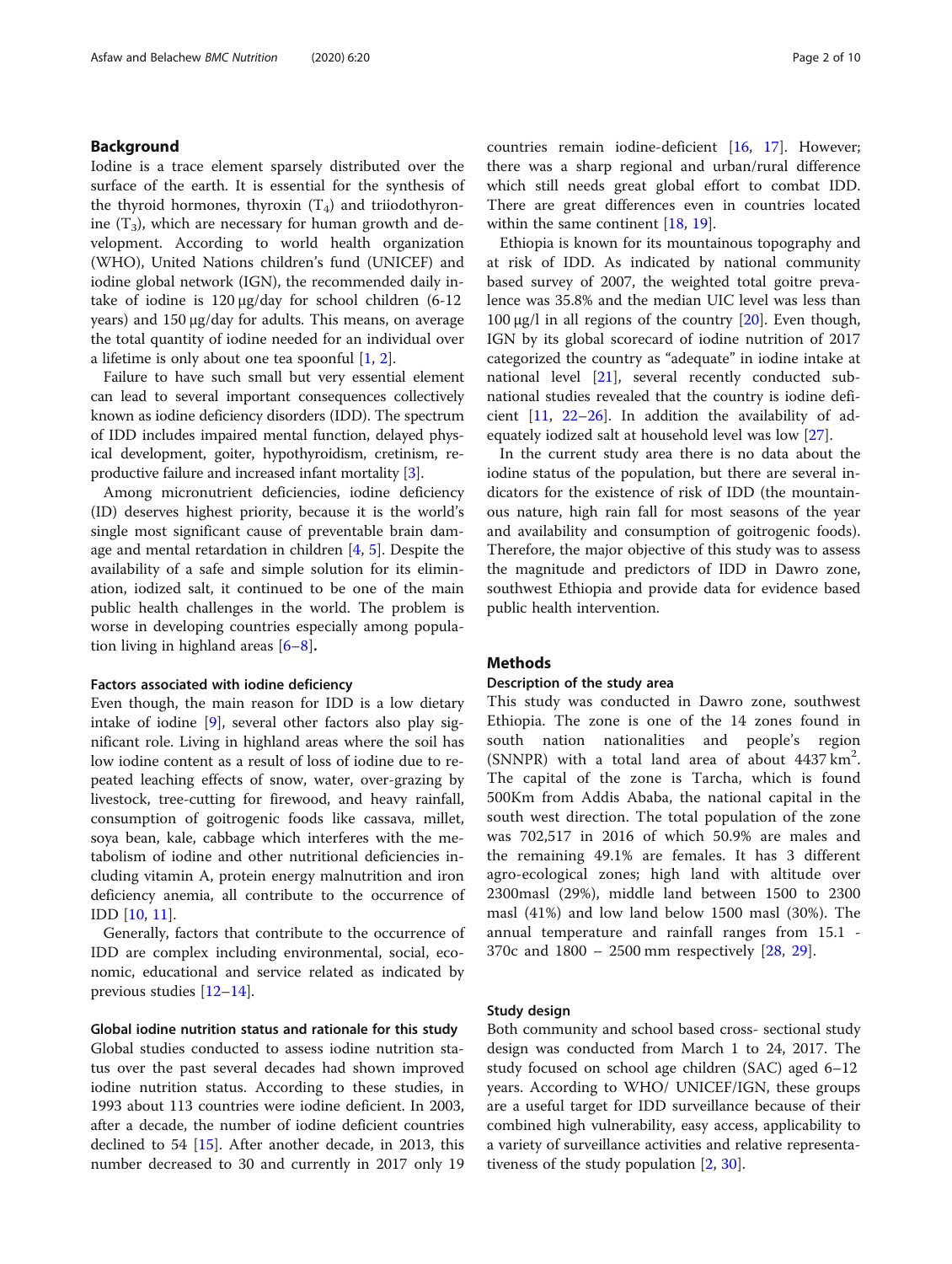### Source and study population

The source populations were all primary school children (6–12 years) in Dawro zone and the study populations were the same children from selected primary schools.

# Eligibility criteria

# Inclusion

SAC (6–12 years) of both sexes from selected schools.

# Exclusion

Children whose parents/guardians refuse to give consent and those who are outside the age range were excluded.

# Sampling technique

Two out of the five districts were selected by simple random sampling (SRS) and the town administration was included. Each district was stratified in to two agro-ecological zones based on their altitudes, highland (> 1500 m above sea level) and lowland (< 1500 m above sea level). For the town administration no need of stratification as it is the known low land. The list of primary schools (sampling frame) was obtained from district education offices and the town administration bureau. Again SRS was applied to select a primary school from each stratum and the town. Then, sample was allocated proportional to the number of students of each school. Eligible children in these schools were randomly selected and given an ID number. Finally, the following activities were carried out with the children and their mother/primary care taker:

- A. Clinical examination for goiter: A surgeon from Tarcha general hospital trained for 3 days on thyroid gland examination and grading. The training was given by another surgeon working in department of surgery with special training on endocrinology. The trained surgeon examined all selected children by inspection and palpation. The goiter grading was performed by using WHO classification [\[2](#page-8-0)] as:
- Grade 0- Neither visible nor palpable in normal position (no neck swelling or normal)
- Grade 1 Thyroid swelling which is not seen but palpable in normal position
- Grade 2 Thyroid swelling which is both visible and palpable in normal position
- B. Urine Samples: Casual urine samples of about 5 ml [\[30](#page-9-0)] was collected from 20% ( $n = 130$ ) of children by using labeled plastic bottles with screw cap and put in an ice-packed cool box. The collected urine was transported to Tarcha general hospital laboratory for storage in a refrigerator at -4oc until it was

transported to Ethiopian public health institute for analysis using modified Sandell-Kolthoff reaction. The result of UIC was expressed as micrograms of iodine per 100 ml of urine. Finally, the iodine status of children was classified by using WHO/UNICEF/ IGN recommended cut-off points for UIC [\[2,](#page-8-0) [31,](#page-9-0) [32\]](#page-9-0).

- C. Salt samples: A sub-sample of 230 ( $\approx$  35%) households were selected from the main sample of 652. During data collection, interviewers asked every third households to provide two teaspoon of salt used for cooking. The collected sample was labeled with a code and submitted to principal investigator (PI). Then the sample was tested by trained laboratory technologist using iodine rapid test kit (MBI Kits International) for its iodine content. The iodine concentration was recorded as  $0, < 15$ , or  $\geq 15$  PPM [[2](#page-8-0), [31](#page-9-0), [32\]](#page-9-0).
- D. Household interview: Data collectors conducted household interview with the children's mother or primary care taker by using pre-tested structured questionnaire. The questionnaire included sociodemographic, behavioral, nutritional and other factors that can possibly be associated with IDD.

# Operational definitions

- Goiter Prevalence:- Grade 1 and Grade 2 goiter collectively
- Iodine content of salt samples: 0 ppm (no iodine in the salt),  $<$  15 ppm (inadequately iodized salt) and > 15 ppm (adequately iodized salt).

### Data processing and analysis

Data was re-checked for completeness and consistency after fieldwork. Then, coded on pre-arranged coding sheet by the PI and doubly entered into Epi Info version 3.5.3 and transferred to SPSS version 21 software packages. Before analysis it was cleaned and checked for consistency and possible outliers. Any incomplete or invalid data, outliers or missing values were evaluated against hard copy. Tables, graphs and figures were used to show frequencies and main findings.

A binary logistic regression model was fitted to identify factors associated with UIC and goiter. Variables with a *p*-value  $\leq 0.2$  in the bivariable analysis and those which frequently showed significant association with UIC and goiter in the previous studies were fitted into the multivariable logistic regression analysis and backward LR method was employed to control confounding. Both Crude Odds Ratio (COR) and Adjusted Odds Ratio (AOR) with the corresponding 95% Confidence Interval (CI) were calculated to show the strength of association. Variables with a *p*-value of  $\leq 0.05$  were considered as statistically significant.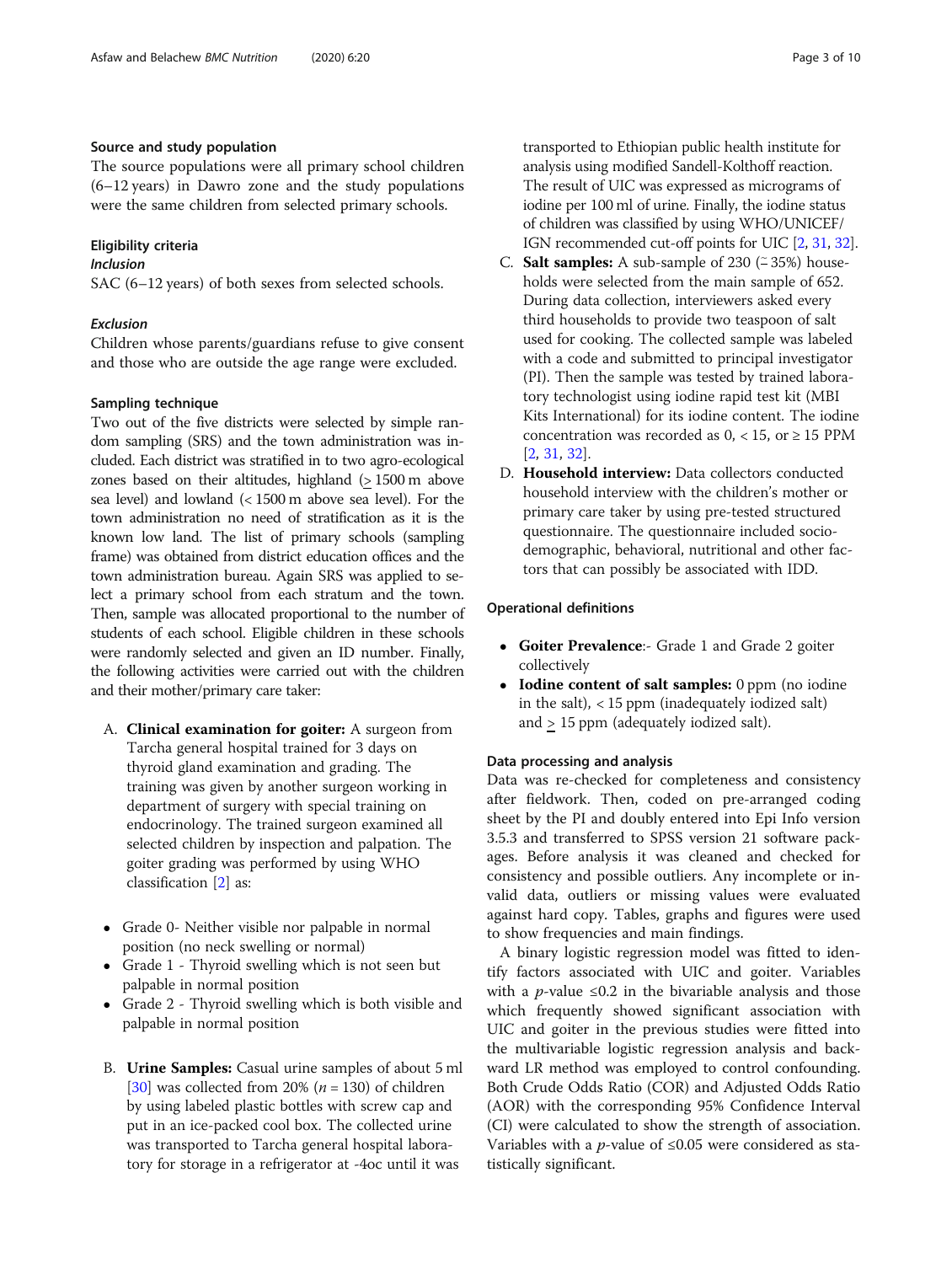### Data quality assurance

To ensure data quality, structured questionnaire was developed first in English then translated to Amharic by language expert and back to English to maintain its consistency. Five percent of it was pre-tested. Data collectors were trained for 3 days. Data was checked and cleared every day for completeness and consistency during the fieldwork. Close monitoring and supervision of data collectors was carried out to maintain data quality. Goiter examination was carried out by experienced surgeon from Gessa hospital. Twenty children (3% of the sample) randomly selected from the children examined for goiter and taken to Tarcha general hospital surgical department for re-examination by senior surgeon who was blinded about the result of the previous surgeon. When the result of both surgeons cross-checked, there was no misdiagnosis, but only 5 % misclassification was observed. That is one child, among the 20, was classified as having 'grade 1 goiter' by first surgeon but the second surgeon classified him as having 'grade 2 goiter'.

## Results

### Socio-demographic characteristics of children

A total of 652 SAC (6–12 years) from six primary schools were included in the study. Two hundred ninety seven (45.6%) were male and 355 (54.4%) were female. The mean age  $\pm$  SD of participant children was 9.24  $\pm$ 1.29 years.

#### Goiter prevalence in children

All 652 SAC were examined for goiter. The goiter prevalence (Grade  $1 +$  Grade 2) was 54.6%, of which 278 (78.1%) was grade 1 and the rest 78 (21.9%) was grade 2 goiter. Grade 0 means there is no visible or palpable swelling on the neck (normal). As indicated in Table [4](#page-6-0), the prevalence of goiter increased with increasing age and feminine sex.

### Urinary iodine concentration in children

The median UIC was 96.12 μg /l which is close to the WHO recommended cut-off 100 μg /l. When we observe the UIC values for the individual children, 66 (50.8%) of the children had UIC value  $< 100 \mu g/l$  (Fig. 1).

# Socio-demographic and economic characteristics of parents

The majority 642 (98.5%) of the respondents were female of reproductive age group. The mean age  $\pm$  SD of participants was  $29.9 \pm 8.0$  years and ranged from 15 to 49 years. Four hundred and sixteen (63.8%) of households had family size ≤5 and the average was 4.92 with SD of 1.92. More than half of the households (52.6%) gain less than 500 Ethiopian birr per month. Almost all participants 639 (98.0%) were Dawro by ethnicity, majority 489 (75.0%) were protestant followed by Orthodox 121 (18.6%) Christians. Most of them were married 522 (80.1%) and housewives in occupation 463 (71.0%). Three hundred eighty five (59%) had no formal education, whereas only 47 (7.2%) had college and above level in education (Table [1\)](#page-4-0).

#### Iodine content of salt samples

The iodine content of salt sample  $(n = 230)$  was assessed at household level. According to the result, almost two-

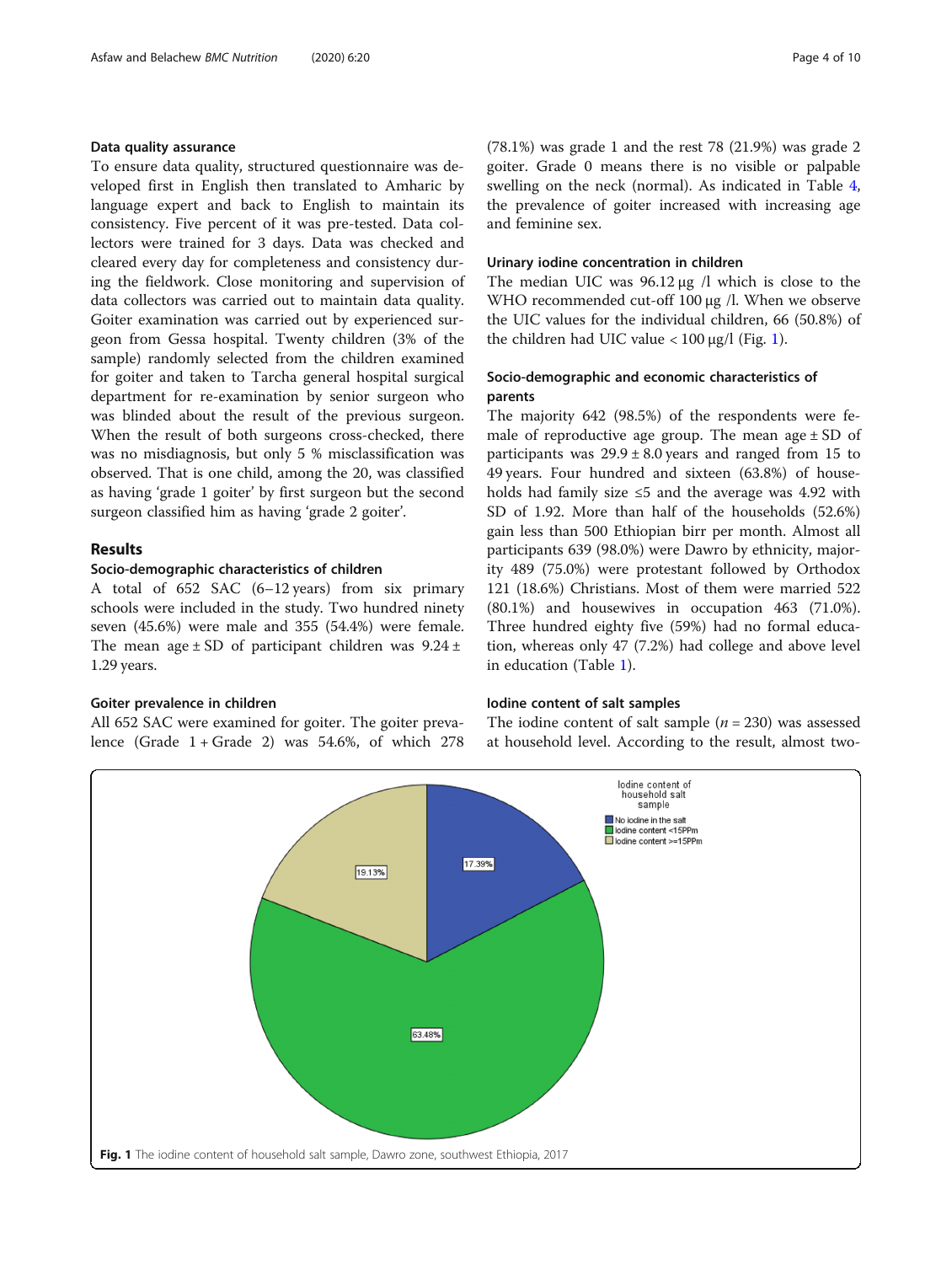<span id="page-4-0"></span>Table 1 Socio-demographic and economic characteristics of the study participants in Dawro zone, southwest Ethiopia, 2017,  $(n = 652)$ 

| Character                                  | Frequency | Percent |
|--------------------------------------------|-----------|---------|
| Family Size                                |           |         |
| < 5                                        | 416       | 63.8    |
| > 5                                        | 236       | 36.2    |
| Age of the responded parent                |           |         |
| $15 - 24$                                  | 162       | 24.8    |
| $25 - 34$                                  | 311       | 47.7    |
| $35 - 44$                                  | 127       | 19.5    |
| $45+$                                      | 52        | 8.0     |
| Age of the children                        |           |         |
| $7 - 9$                                    | 356       | 54.6    |
| $10 - 12$                                  | 296       | 45.4    |
| Sex of the responded parent                |           |         |
| Female                                     | 642       | 98.5    |
| Male                                       | 10        | 1.5     |
| Sex of the children                        |           |         |
| Female                                     | 355       | 54.4    |
| Male                                       | 297       | 45.6    |
| Ethnicity                                  |           |         |
| Dawro                                      | 639       | 98.0    |
| Others <sup>a</sup>                        | 13        | 2.0     |
| Educational status of the responded parent |           |         |
| Can't read and write                       | 287       | 44.0    |
| Can read and write                         | 98        | 15.0    |
| Grade 1-8                                  | 129       | 19.8    |
| Grade 9-12                                 | 91        | 14.0    |
| College and above                          | 47        | 7.2     |
| Occupation                                 |           |         |
| House wife                                 | 463       | 71.0    |
| Others <sup>c</sup>                        | 189       | 29.0    |
| Marital status of the responded parent     |           |         |
| Singleb                                    | 130       | 19.9    |
| Married                                    | 522       | 80.1    |
| Religion of the responded parent           |           |         |
| Orthodox                                   | 121       | 18.6    |
| Protestant                                 | 489       | 75.0    |
| Catholic                                   | 35        | 5.4     |
| Muslim                                     | 7         | 1.1     |
| Geographic location                        |           |         |
| Highland (Dega)                            | 326       | 50.0    |
| Lowland (Kolla)                            | 326       | 50.0    |
| Monthly family income (in Eth.Birr)        |           |         |
| < 500                                      | 343       | 52.6    |

| <b>Table 1</b> Socio-demographic and economic characteristics of |  |
|------------------------------------------------------------------|--|
| the study participants in Dawro zone, southwest Ethiopia, 2017,  |  |
| $(n = 652)$ (Continued)                                          |  |

| Character    | Frequency | Percent |
|--------------|-----------|---------|
| $500 - 1500$ | 235       | 36.0    |
| >1500        | 74        | 11.4    |

<sup>a</sup>Konta, Wolaita, Amhara <sup>b</sup>Divorced, widowed, separately living <sup>c</sup>Farmer, Merchant, Government employee, Student and Daily laborer

third, 146 (63.5%) of households were using inadequately iodized salt (< 15 ppm), 40 (17.4%) were using salt that had no iodine at all (0 ppm) and only 44 (19.1%) of the households were using adequately iodized salt (> 15 ppm).

### Use of Goitrogenic food

The result from household questionnaire had shown that goitrogenic foods like Cassava, Cabbage, Kale, Sorghum, were consumed with different frequency in a week. On the other hand consumption of iodine sources, especially sea foods like fish were scarce, but staples such as egg, milk and milk products were common (Table [2\)](#page-5-0).

### Prevalence of IDD in the study area

According to WHO, UNICEF and IGN, the presence and severity of ID in the general population can be indicated by its appearance among representative sample of SAC. In this study, the median UIC in SAC was 96.12 μg/l, which is close to the WHO recommended cut-off 100 μg/l reflecting mild iodine deficiency in this study population.

#### Factors associated with urinary iodine concentration

In the bivariate logistic regression analysis, age and sex of children, family size and cassava consumption were significantly associated with UIC level. Then all variables with  $P < 0.20$  and those which frequently showed significant association with UIC in the previous studies  $[11,$  $[11,$  $[11,$ [13,](#page-9-0) [19,](#page-9-0) [24\]](#page-9-0) were entered in to multivariable logistic regression analyses. Student's age, family size, geographic location and cassava consumption were significantly associated with UIC (Table [3\)](#page-5-0).

# Factors associated with goiter

As done for the UIC level, the same analyses were carried out for goiter. According to the result, age and sex of children, family education and monthly income were significantly associated with goiter in the bivariate logistic regression analysis. However, in multivariable logistic regression analyses only age and sex of children and family monthly income were significant and remained the independent predictors of goiter (Table [4\)](#page-6-0).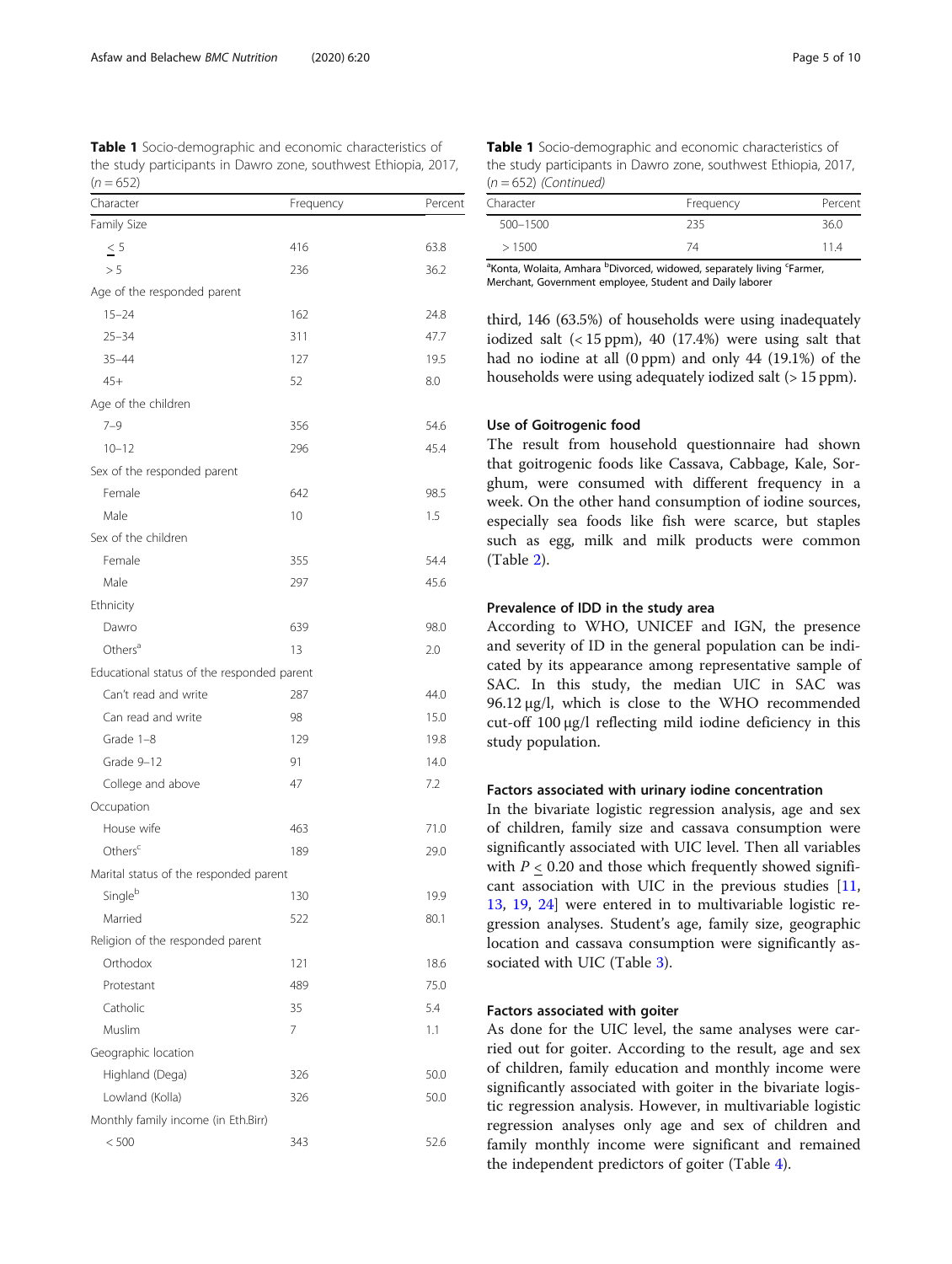| Food type            | Frequency of consumption per week |                     |                     |                     |                 |  |  |
|----------------------|-----------------------------------|---------------------|---------------------|---------------------|-----------------|--|--|
|                      | Every day<br>No (%)               | 4-6x/week<br>No (%) | 1-3x/week<br>No (%) | Sometimes<br>No (%) | Never<br>No (%) |  |  |
| Cassava              | 0(0.0)                            | 17(2.6)             | 114 (17.5)          | 232(35.6)           | 289 (44.3)      |  |  |
| Cabbage              | 0(0.0)                            | 33(5.1)             | 336 (51.5)          | 222 (34.0)          | 61(9.4)         |  |  |
| Kale                 | 155(23.8)                         | 205 (31.4)          | 250 (38.3)          | 33(5.1)             | 9(1.4)          |  |  |
| Sorghum              | 3(0.5)                            | 62 (9.5)            | 162 (24.8)          | 228 (35.0)          | 197 (30.2)      |  |  |
| Sweet potato         | 26(4.0)                           | 79 (12.1)           | 217 (33.3)          | 243 (37.3)          | 87 (13.3)       |  |  |
| Soya bean            | 0(0.0)                            | 4(0.6)              | 100(15.3)           | 176 (27.0)          | 372 (57.1)      |  |  |
| Fish                 | 0(0.0)                            | 0(0.0)              | 49 (7.5)            | 60(9.2)             | 543 (83.3)      |  |  |
| Egg                  | 5(0.8)                            | 34(5.2)             | 301 (46.2)          | 287 (44.0)          | 25(3.8)         |  |  |
| Milk & milk products | 33(5.1)                           | 55 (8.4)            | 327 (50.2)          | 226 (34.7)          | 11(1.7)         |  |  |

<span id="page-5-0"></span>Table 2 Selected types of food used by the respondent and her/his family with its frequency of consumption per week in Dawro zone, southwest Ethiopia, 2017,  $(n = 652)$ 

Bolded food items considered as containing goitrogenic substances (risk)

Non-bolded food items considered as sources of iodine (Protective)

|  | Table 3 Factors associated with UIC level at primary school children in Dawro zone, southwest Ethiopia, 2017, (n = 130) |
|--|-------------------------------------------------------------------------------------------------------------------------|

| Variables with             | UIC (µg /l)    |                           | Crude OR             | Adjusted OR           |  |
|----------------------------|----------------|---------------------------|----------------------|-----------------------|--|
| Category                   | Sufficientb    | Insufficient <sup>c</sup> | (95% CI)             | (95% CI)              |  |
| Age of the student         |                |                           |                      |                       |  |
| 7-9 years                  | 18             | 37                        |                      | 1                     |  |
| $10-12$ years              | 48             | 27                        | 3.65 (1.75, 7.62)**  | 3.57 (1.33, 9.62)*    |  |
| Sex of the student         |                |                           |                      |                       |  |
| Male                       | 19             | 24                        | $\mathbf{1}$         | 1                     |  |
| Female                     | 40             | 47                        | 2.64 (1.24, 5.65)*   | 2.71 (0.89, 8.26)     |  |
| <b>Family size</b>         |                |                           |                      |                       |  |
| $\leq$ =5                  | 50             | 63                        |                      | 1                     |  |
| > 5                        | 14             | 3                         | $0.17$ (0.05, 0.63)* | $0.14$ (0.02, 0.77)*  |  |
| <b>Family education</b>    |                |                           |                      |                       |  |
| Informal education         | 26             | 25                        | $\mathbf{1}$         | $\rm{a}$              |  |
| Formal education           | 38             | 41                        | 1.12 (0.56, 2.27)    | a                     |  |
| <b>Geographic location</b> |                |                           |                      |                       |  |
| Lowland                    | 37             | 39                        |                      | 1                     |  |
| Highland                   | 27             | 27                        | 0.95 (0.47, 1.91)    | $0.22$ (0.06, 0.75)*  |  |
| Duration of stay           |                |                           |                      |                       |  |
| $\epsilon$ =1 year         | $\overline{2}$ | 3                         |                      | a                     |  |
| $> 1$ year                 | 62             | 63                        | 0.68 (0.11, 4.19)    | a                     |  |
| Family income/month        |                |                           |                      |                       |  |
| <500 Eth. Birr             | 32             | 36                        |                      |                       |  |
| 500-1500 Eth. Birr         | 28             | 25                        | 0.79(0.39, 1.63)     | $\rm{a}$              |  |
| > 1500 Eth. Birr           | $\overline{4}$ | 5                         | 1.11 (0.27, 4.50)    | a                     |  |
| <b>Cassava Consumption</b> |                |                           |                      |                       |  |
| Never Consume              | 57             | 23                        |                      | 1                     |  |
| Consume                    | 7              | 43                        | 15.22 (5.98, 8.74)** | 44.82 (11.0, 182.6)** |  |

\*P.Value< 0.05 \*\*P.Value< 0.001<br><sup>a</sup>Not appeared in the final model (not significant) when backward LR method used<br><sup>b</sup>Sufficient (UIC > 100 μg/l) <sup>c</sup>Insufficient (UIC < 100 μg/l)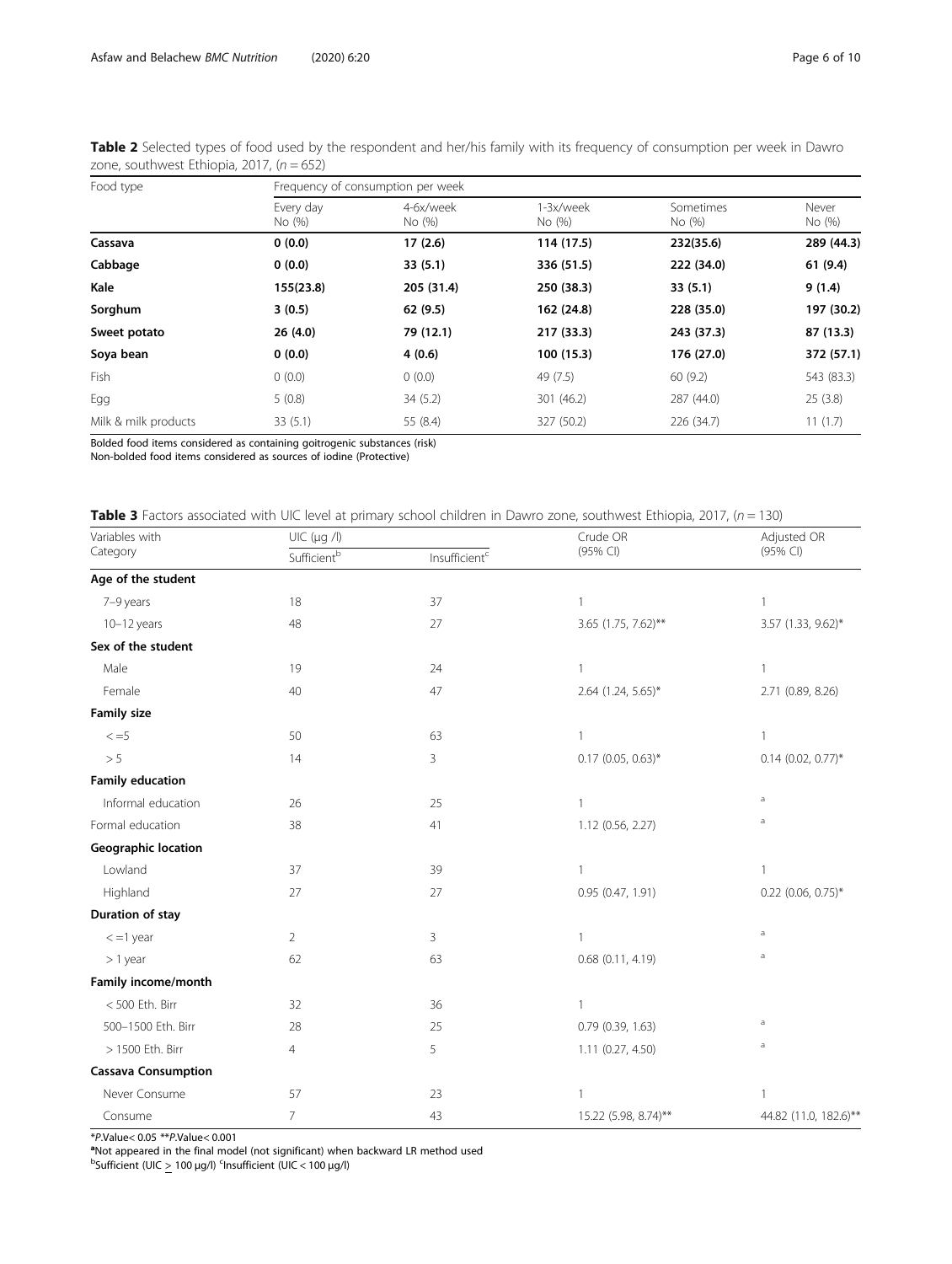<span id="page-6-0"></span>

|  |  | Table 4 Factors associated with goiter at primary school children in Dawro zone, southwest Ethiopia, 2017, (n = 652) |  |
|--|--|----------------------------------------------------------------------------------------------------------------------|--|

| Variables with Category          | Goiter Status<br>b <sub>No</sub> c <sub>Yes</sub> |     | Crude OR<br>(95% CI)  | Adjusted OR<br>(95% CI) |  |
|----------------------------------|---------------------------------------------------|-----|-----------------------|-------------------------|--|
| Age of the children              |                                                   |     |                       |                         |  |
| 7-9 years                        | 200                                               | 156 | $\mathbf{1}$          | $\mathbf{1}$            |  |
| $10-12$ years                    | 96                                                | 200 | 2.67 (1.94, 3.68)**   | 2.23 (1.32, 3.77)*      |  |
| Sex of the children              |                                                   |     |                       |                         |  |
| Male                             | 220                                               | 77  | $\overline{1}$        | $\mathbf{1}$            |  |
| Female                           | 76                                                | 279 | 10.49 (7.29, 15.08)** | 9.20 (5.30, 15.97)**    |  |
| <b>Family size</b>               |                                                   |     |                       |                         |  |
| $\leq$ =5                        | 190                                               | 226 | $\mathbf{1}$          | a                       |  |
| > 5                              | 106                                               | 130 | $0.85$ (0.75, 1.42)   | $\mathbf a$             |  |
| <b>Family educational status</b> |                                                   |     |                       |                         |  |
| No formal education              | 154                                               | 231 | $\overline{1}$        | a                       |  |
| Formal education                 | 142                                               | 125 | $0.59$ (0.43, 0.80)** | a                       |  |
| <b>Geographic location</b>       |                                                   |     |                       |                         |  |
| Lowland                          | 152                                               | 174 | $\mathbf{1}$          | $\mathbf a$             |  |
| Highland                         | 144                                               | 182 | 1.10 (0.81, 1.50)     | a                       |  |
| Duration of stay in area         |                                                   |     |                       |                         |  |
| $\epsilon$ =1 year               | 6                                                 | 16  | $\mathbf{1}$          | a                       |  |
| $> 1$ year                       | 290                                               | 340 | $0.44$ $(0.17, 1.14)$ | a                       |  |
| Family monthly income            |                                                   |     |                       |                         |  |
| <500 Eth. Birr                   | 32                                                | 311 | 1                     | $\mathbf{1}$            |  |
| 500-1500 Eth. Birr               | 200                                               | 35  | $0.02$ (0.01, 0.03)** | $0.02$ (0.01, 0.04)**   |  |
| > 1500 Eth. Birr                 | 64                                                | 10  | $0.02$ (0.01, 0.03)** | $0.02$ (0.01, 0.04)**   |  |
| <b>Cassava Consumption</b>       |                                                   |     |                       |                         |  |
| Never consume                    | 139                                               | 150 | $\overline{1}$        | a                       |  |
| Consume                          | 157                                               | 206 | 1.22 (0.89, 1.66)     | a                       |  |

 $*P$ .Value< 0.05  $*P$ .Value< 0.001

<sup>a</sup>Not appeared in the final model (not significant) when backward LR method used

<sup>b</sup>No = Goiter (neck swelling) not detected during thyroid gland examination

<sup>c</sup>Yes = Visible and/or palpable thyroid swelling was detected during thyroid gland examination

#### **Discussion**

According to WHO/UNICEF/IGN, the median urinary iodine concentration in school children is a good indicator of the iodine status in the general population [[32](#page-9-0)]. In this study the median UIC was 96.12 μg /l. Even though this median UIC level was slightly below normal, more than half, 66 (50.8%) of the children had UIC  $<$  100  $\mu$ g/l. However; we cannot use this value to categorize iodine status of the study population, since UIC value of an individual child cannot be used to categorize iodine status in any population  $[2, 31, 32]$  $[2, 31, 32]$  $[2, 31, 32]$  $[2, 31, 32]$  $[2, 31, 32]$  $[2, 31, 32]$ .

The median UIC finding of this study (96.12 μg /l) was better than reports from south Ethiopia, Hawassa town (1.9 μg /l) [[24\]](#page-9-0) and Burie and Womberma district of west Gojam in Ethiopia  $(5 \mu g/l)$  [[23\]](#page-9-0). The differences could be related to efforts made by Ethiopian government and other partner's with regard to salt iodization, distribution, awareness creation of public through trained HEWs which could have increased the demand for iodized salt utilization compared to the periods where other studies were conducted.

Prevalence of goiter is considered as a public health problem if it is equal to or greater than 5% [[2](#page-8-0)] and endemic if it exceeds 10% [[32\]](#page-9-0). In this study setting, the prevalence of goiter was found to be 54.6%, confirming that it is an endemic and severe public health problem. The finding was in line with the reported prevalence of Burie and Womberma district in Ethiopia (54.5%) [\[23](#page-9-0)], but higher than the reports from northwest Ethiopia, Metekel zone (39.5%) [\[26](#page-9-0)] and Dabat district (29.1%) [[11\]](#page-9-0). It is also higher than the reported prevalence from one of the districts of India (7.75%) [\[5](#page-9-0)] and Nigeria  $(40.2%)$  [[10\]](#page-9-0).

The high goiter prevalence in current study setting could be attributed partly to the mountainous and hilly nature of the area and high rainfall in most seasons of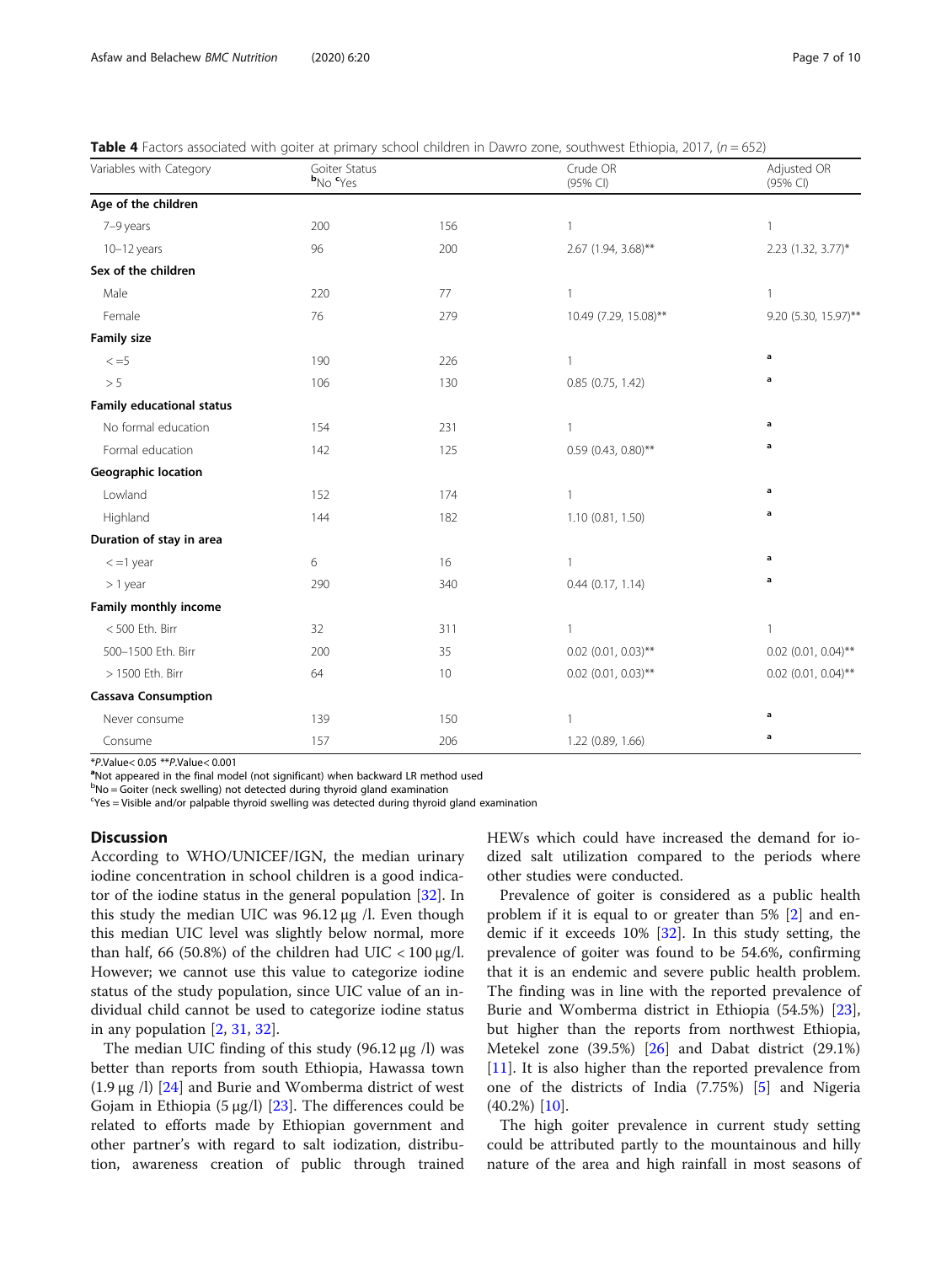the year which might have resulted in leaching away iodine from top soil for long time. The other reason could be related to the time of study. Those studies conducted in other parts of Ethiopia and cited here [[11,](#page-9-0) [26\]](#page-9-0) were done after the implementation of USI program in the country in 2011. Therefore; the program implementation and enforcement might have contributed to the reduction of goiter prevalence in some accessible areas of the country.

As indicated above, there was discrepancy between median UIC (96.12 μg /l, nearly normal) and goiter prevalence (54.6%, high). The observed difference in this study may reflect the fact that goiter is an indicator of chronic ID. That is, some of the cases currently with normal iodine intake may be the old iodine deficient one who already developed it before but it takes long time for the thyroid enlargement to resolve and they are still living with goiter.

When we assess the iodine content of salt sample at household level, almost two-third (63.5%) contains inadequate iodine. This result shows not the absence of iodized salt in the area rather the insufficiency of iodine in the salt. This could be due to loss of iodine under local conditions in the supply- chain management from time of iodization (production level) to time of distribution at consumer level. A study conducted in Ethiopia by Shawel D. et al. revealed 57% reduction of iodine concentration in the salt sample from the production site to the consumers (household level) [[14](#page-9-0)]. However, the aim of this study was not to evaluate the loss of iodine and we invite further research in this area.

Goitrogenic food like cassava, cabbage, kale and sorghum were consumed with different frequency in current study area (Table [2\)](#page-5-0), but only cassava consumption was significantly associated with UIC level in children. The possible explanation for this could be the presence of cyanogenic glycosides in these food groups other than cassava could be low and within the tolerable ranges. Those children who consume cassava were more likely to have low level of UIC than the non-consumer counter parts  $(P < 0.001)$ . This was in line with similar studies conducted somewhere in Ethiopia [\[6,](#page-9-0) [13](#page-9-0)].

Goiter was more prevalent in female than male students [AOR = 9.20; 95% CI: 5.30, 15.97] and about 2 times higher in children aged 9–12 years as compared to age group 7–9 years [AOR = 2.23; 95% CI: 1.32, 3.77]. Both results were in line with previous reports from Ethiopia (9, 25]. As age increase in school children, the iodine demand increase in both sexes due to physical and physiological changes in the body. Females are more vulnerable than males due to early puberty, inhibitory effect of estrogen on iodine uptake and also its goitrogenic effect by increasing thyroid follicular proliferation [[12\]](#page-9-0).

Children of those families who gain higher income (> 500 Eth. Birr) per month were less likely develop goiter as compared to the lower income groups  $( $500$  Eth. Birr)  $[AOR =$$ 0.02; 95% CI: 0.01, 0.04]. The odds of developing goiter among children from households with medium to high wealth status were lower as compared to children from poor (low income) households. This finding was supported by the recent studies done in Assosa town, west Ethiopia and Dabat district, northwest Ethiopia [\[6,](#page-9-0) [11](#page-9-0)]. The lower prevalence of goiter in households with higher wealth index could be related to household's food purchasing power and food security status. Rich family has better access of both iodized salt and variety food. This in turn improves the child's dietary diversity and prevents him from goiter.

Children with higher age group (10–12 years) were about 3.6 times more likely to have insufficient UIC level than the lower age groups  $(7–9 \text{ years})$ ,  $[AOR = 3.57; 95\%$ CI: 1.33, 9.62]. As age increases the iodine requirement also increased in this age group to support rapid growth (pubertal growth spurt). Moreover; this age is the period of early adolescence where iodine requirement increased due to physiological and hormonal changes. To compensate this requirement the body utilizes more iodine as supported by several studies [\[9](#page-9-0), [17](#page-9-0), [23\]](#page-9-0).

Even though, UIC level was significantly associated with students sex in bivariate analysis, it was not significant during multivariable logistic regression analysis. In previous studies UIC level was significantly associated with sex, Ethiopia [[25](#page-9-0)] and Nigeria [\[18](#page-9-0)]. The discrepancy could be attributed to the small sub-sample size of UIC  $(n = 130)$ .

Children living in highland area were less likely to have sufficient UIC level than their counter parts in lowland. This could be attributed to the fact that highland area is more mountainous and characterized by high rainfall than the low one. This leads to erosion and leaching away of iodine from top soil. Consequently; crops grown in such area can't provide sufficient iodine when consumed leading to low level of UIC [[2,](#page-8-0) [13,](#page-9-0) [20](#page-9-0)].

There was significant association between cassava consumption and the levels of UIC. Children who consume cassava were more likely to have low level UIC relative to the non-consumer ones  $[AOR = 44.82, 95\% \text{ CI}, (11.00,$ 182.61). Here, the wider confidence interval could be a reflection of smaller sub-sample of UIC. Similar result was observed in recent study conducted by Gabriel M, et al., 2014 in Nairobi, Kenya [\[19\]](#page-9-0).

It is well known that consumption of cassava (including the frequency and duration of consumption) has been shown as a risk factor for goiter development among children  $[20]$  $[20]$ . However; in this study there was no association between cassava consumption and goiter. This could be related to the time of introduction of cassava. It is well known that goiter is the long term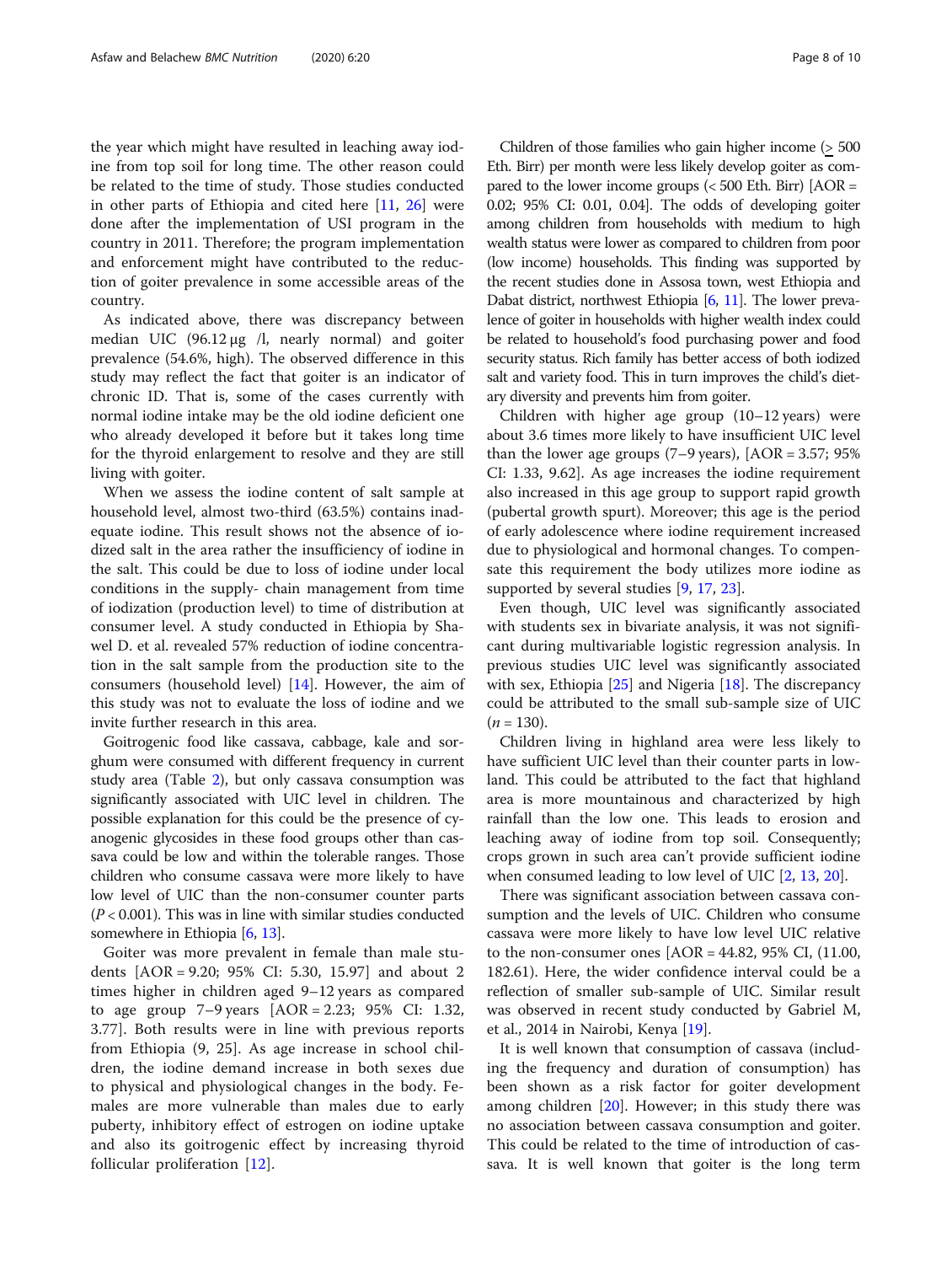# <span id="page-8-0"></span>Strength and limitation of the study

Both school and community-based recruitment strategies were used with multiple indicators (UIC, goiter grade, salt iodine content and interview) to measure the prevalence of IDD in the study population. Despite the strength, this study is not free of limitations. One of the limitations was the method used to test the salt samples. We tested salt samples using iodine rapid test kit which shows only the presence or absence of iodine in the salt (qualitative). If Iodometric titration test was done, it would have estimated the iodine content of the salt samples quantitatively. But, we believe this does not affect our finding and conclusions related to the objective of the study, because our primary aim was not to evaluate the iodine content of the salt.

The other limitation was both urine and salt samples were collected from sub-samples, due to resource shortage. However; the sample size of the sub-samples is still fairly sufficient to estimate the prevalence of IDD in the study population. The last limitation to be acknowledged could be the nature of the study design (cross-sectional). In this type of study, it is hard to explain the causal relationship between IDD and its predictors, rather the finding alerts one to conduct further research using more controlled methods to identify causal relationship and to appreciate whether the salt is not iodized at site of production or due to post-production losses at different levels of supply-chain.

### Conclusion

In this study, the median UIC was 96.12 μg /l which is close to the WHO recommended cut-off 100 μg/L. When we observe the UIC values for the individual children, 66 (50.8%) of the children had inadequate iodine intake (UIC < 100 μg/l). However; UIC cannot be used to categorize iodine status in an individual. Therefore, based on a median UIC (96.12  $\mu$ g /l), the study population is mildly iodine deficient. In addition, there was low concentration of iodine in the salt, high consumption of cassava (goitrogenic) and high prevalence of goiter indicating the presence of severe chronic iodine deficiency and the potential risk in the area. Based on these findings, intensifying efforts in the IDD elimination activities like iodized salt quality control, iodine supplementation for more vulnerable groups and teaching community on techniques of cassava processing (to remove cyanide) for household consumption is highly recommended.

#### Abbreviations

EDHS: Ethiopian demographic and Health Survey; HEWs: Health extension workers; IDD: Iodine deficiency disorder; IGN: Iodine global network; IQ: Intelligence quotient; PPM: Parts per million; SAC: School age children; SNNPR: Southern Nation Nationalities and People region; UIC: Urinary iodine concentration; UNICEF: United Nations children's fund; USI: Universal salt iodization; WHO: World health organization

#### Acknowledgements

The authors would like to thank the study subjects, data collectors and supervisor without their willingness and participation this study could not be achieved. Our special thanks goes to Jimma University, Wolkite University and Dawro zone administration and health departments for their continuous support and encouragement.

#### Authors' contributions

A. A conceived and designed the study, performed the analysis and interpretation of the data, and drafted the manuscript. B.T participated in the study design, analysis and manuscript revision. Both authors read and approved the final manuscript.

#### Funding

This research was funded by Jimma University (Ref. No- RPGC/4052/2008). The funder had no role in the design, data collection, analysis, and interpretation of this study.

#### Availability of data and materials

All data used and/or analyzed during the current study are available from the corresponding author on reasonable request.

#### Ethics approval and consent to participate

Ethical clearance and approval was obtained from Jimma University after being reviewed by the institutional review board (IRB). Official letter of cooperation was written by the University to the study area administrative office. The office in turn wrote a letter of cooperation to the respective school directors. Verbal consent was obtained from the parents or guardians of each pupil after the school director and parents committee discussed on the proposal. Assent was also obtained from pupils. Written consent was not necessary at least for three reasons: first, the research protocol was neither hostile nor invasive to the study participants. Second, according to the legislative of research ethics in Jimma University, having verbal consent is enough for non-invasive research procedures. Third, as the majority of parents/guardians cannot read and write, getting written consent may be difficult. Moreover, all the study participants/guardians were informed about the purpose and confidentiality of the information along with their right to refuse. In cases of clinical examination of goiter, any child diagnosed with goiter (his/her parent) was advised to visit the nearby health facility to obtain possible advice and management.

#### Consent for publication

Not applicable.

#### Competing interests

The authors declare that they have no competing interests.

#### Author details

<sup>1</sup>Department of Public Health, College of Medicine and Health Sciences, Wolkite University, P.O.Box: 07, Gubre, Ethiopia. <sup>2</sup>Department of Nutrition and Dietetics, College of Public Health and Medical Sciences, Jimma University, P.O.Box: 378, Jimma, Ethiopia.

#### Received: 6 August 2019 Accepted: 20 March 2020 Published online: 08 June 2020

#### References

- 1. Ahad F, Ganie SA. Iodine, Iodine metabolism and Iodine deficiency disorders revisited. Indian J Endocr Metab 2010; 14:13–17. Available from: <http://www.ijem.in/text.asp?2010/14/> 1/13/75080.
- 2. WHO. Assessment of iodine deficiency disorders and monitoring their elimination: A guide for program managers. 3rd ed. Geneva: World Health Organization; 2007. p. 6–54. Google Scholar.